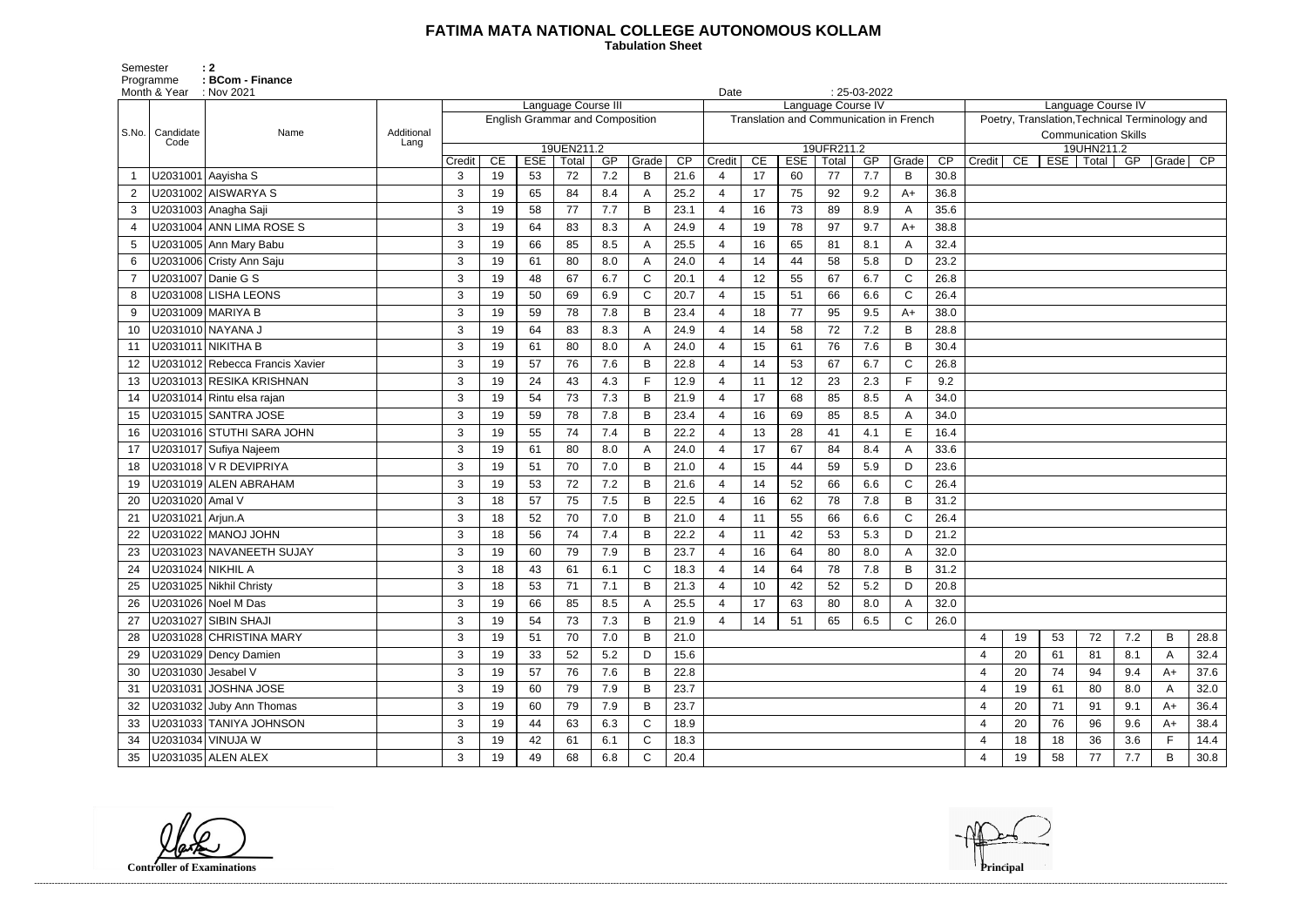|                         |    |            |                             |     | Language Course IV<br>Poetry, Translation, Technical Terminology and |      |
|-------------------------|----|------------|-----------------------------|-----|----------------------------------------------------------------------|------|
|                         |    |            | <b>Communication Skills</b> |     |                                                                      |      |
|                         |    |            | 19UHN211.2                  |     |                                                                      |      |
| Credit                  | CE | <b>ESE</b> | Total                       | GP  | Grade                                                                | CP   |
| $\overline{\mathbf{4}}$ | 19 | 68         | 87                          | 8.7 | A                                                                    | 34.8 |
| 4                       | 19 | 65         | 84                          | 8.4 | A                                                                    | 33.6 |
|                         |    |            |                             |     |                                                                      |      |
|                         |    |            |                             |     |                                                                      |      |
|                         |    |            |                             |     |                                                                      |      |
|                         |    |            |                             |     |                                                                      |      |
|                         |    |            |                             |     |                                                                      |      |
|                         |    |            |                             |     |                                                                      |      |
|                         |    |            |                             |     |                                                                      |      |
|                         |    |            |                             |     |                                                                      |      |
|                         |    |            |                             |     |                                                                      |      |
|                         |    |            |                             |     |                                                                      |      |
|                         |    |            |                             |     |                                                                      |      |
|                         |    |            |                             |     |                                                                      |      |
|                         |    |            |                             |     |                                                                      |      |
|                         |    |            |                             |     |                                                                      |      |
|                         |    |            |                             |     |                                                                      |      |
|                         |    |            |                             |     |                                                                      |      |
|                         |    |            |                             |     |                                                                      |      |
|                         |    |            |                             |     |                                                                      |      |
|                         |    |            |                             |     |                                                                      |      |
|                         |    |            |                             |     |                                                                      |      |
|                         |    |            |                             |     |                                                                      |      |
|                         |    |            |                             |     |                                                                      |      |
|                         |    |            |                             |     |                                                                      |      |
|                         |    |            |                             |     |                                                                      |      |
|                         |    |            |                             |     |                                                                      |      |
|                         |    |            |                             |     |                                                                      |      |
|                         |    |            |                             |     |                                                                      |      |
|                         |    |            |                             |     |                                                                      |      |
|                         |    |            |                             |     |                                                                      |      |
|                         |    |            |                             |     |                                                                      |      |
|                         |    |            |                             |     |                                                                      |      |
|                         |    |            |                             |     |                                                                      |      |
|                         |    |            |                             |     |                                                                      |      |
|                         |    |            |                             |     |                                                                      |      |

|    |                           |                                  |        |    |                                        | Language Course III |     |              |      |        |    | Language Course IV |                        |                                                |        |    |            | Language Course IV          |     |                                                |                 |
|----|---------------------------|----------------------------------|--------|----|----------------------------------------|---------------------|-----|--------------|------|--------|----|--------------------|------------------------|------------------------------------------------|--------|----|------------|-----------------------------|-----|------------------------------------------------|-----------------|
|    |                           |                                  |        |    | <b>English Grammar and Composition</b> |                     |     |              |      |        |    |                    |                        | <b>Translation and Communication in French</b> |        |    |            |                             |     | Poetry, Translation, Technical Terminology and |                 |
|    | S.No.   Candidate<br>Code | Name<br>Additional<br>Lang       |        |    |                                        |                     |     |              |      |        |    |                    |                        |                                                |        |    |            | <b>Communication Skills</b> |     |                                                |                 |
|    |                           |                                  | Credit | CE | <b>ESE</b>                             | 19UEN211.2<br>Total | GP  | Grade        | CP   | Credit | CE | ESE                | 19UFR211.2<br>Total GP | $\overline{CP}$<br>$\sqrt{Grade}$              | Credit | CE | <b>ESE</b> | 19UHN211.2<br>Total         | GP  | Grade                                          | $\overline{CP}$ |
| 36 |                           | U2031036 Dhanush.p.krishna       | 3      | 19 | 61                                     | 80                  | 8.0 | A            | 24.0 |        |    |                    |                        |                                                | 4      | 19 | 68         | 87                          | 8.7 | A                                              | 34.8            |
| 37 |                           | U2031037 JEEVAN DAYAS            | 3      | 18 | 50                                     | 68                  | 6.8 | $\mathsf{C}$ | 20.4 |        |    |                    |                        |                                                | 4      | 19 | 65         | 84                          | 8.4 | A                                              | 33.6            |
| 38 |                           | U2031038 ABHIRAMI P              | 3      | 18 | 42                                     | 60                  | 6.0 | $\mathsf{C}$ | 18.0 |        |    |                    |                        |                                                |        |    |            |                             |     |                                                |                 |
| 39 |                           | U2031039 ADITHYA M V             | 3      | 18 | 23                                     | 41                  | 4.1 | F.           | 12.3 |        |    |                    |                        |                                                |        |    |            |                             |     |                                                |                 |
| 40 |                           | U2031040 AISHWARYA JOSEPH        | 3      | 19 | 53                                     | 72                  | 7.2 | B            | 21.6 |        |    |                    |                        |                                                |        |    |            |                             |     |                                                |                 |
| 41 |                           | U2031041 ALEENA ANTONY           | 3      | 19 | 60                                     | 79                  | 7.9 | B            | 23.7 |        |    |                    |                        |                                                |        |    |            |                             |     |                                                |                 |
| 42 |                           | U2031042 ANEESHA H. N.           | 3      | 19 | 70                                     | 89                  | 8.9 | A            | 26.7 |        |    |                    |                        |                                                |        |    |            |                             |     |                                                |                 |
| 43 |                           | U2031043 ANN MARIA C G           | 3      | 18 | 52                                     | 70                  | 7.0 | B            | 21.0 |        |    |                    |                        |                                                |        |    |            |                             |     |                                                |                 |
| 44 |                           | U2031044 ANNA P PRADEEP          | 3      | 19 | 57                                     | 76                  | 7.6 | B            | 22.8 |        |    |                    |                        |                                                |        |    |            |                             |     |                                                |                 |
| 45 |                           | U2031045 APARNA G VASANTH        | 3      | 19 | 39                                     | 58                  | 5.8 | D            | 17.4 |        |    |                    |                        |                                                |        |    |            |                             |     |                                                |                 |
| 46 |                           | U2031046 ASHILY ANTONY           | 3      | 18 | 50                                     | 68                  | 6.8 | $\mathsf C$  | 20.4 |        |    |                    |                        |                                                |        |    |            |                             |     |                                                |                 |
| 47 |                           | U2031047 Ashna Shaheen           | 3      | 19 | 61                                     | 80                  | 8.0 | A            | 24.0 |        |    |                    |                        |                                                |        |    |            |                             |     |                                                |                 |
| 48 | U2031048 BETCY B          |                                  | 3      | 18 | 39                                     | 57                  | 5.7 | D            | 17.1 |        |    |                    |                        |                                                |        |    |            |                             |     |                                                |                 |
| 49 |                           | U2031049 DIVYALEKSHMI A          | 3      | 19 | 70                                     | 89                  | 8.9 | A            | 26.7 |        |    |                    |                        |                                                |        |    |            |                             |     |                                                |                 |
| 50 |                           | U2031050 JISHA JOSEPH            | 3      | 19 | 60                                     | 79                  | 7.9 | B            | 23.7 |        |    |                    |                        |                                                |        |    |            |                             |     |                                                |                 |
| 51 |                           | U2031051 Joshna Joseph           | 3      | 18 | 46                                     | 64                  | 6.4 | $\mathsf{C}$ | 19.2 |        |    |                    |                        |                                                |        |    |            |                             |     |                                                |                 |
| 52 | U2031052 Liji L           |                                  | 3      | 19 | 28                                     | 47                  | 4.7 | E            | 14.1 |        |    |                    |                        |                                                |        |    |            |                             |     |                                                |                 |
| 53 |                           | U2031053 MINERVA ANN BENNY       | 3      | 19 | 52                                     | 71                  | 7.1 | B            | 21.3 |        |    |                    |                        |                                                |        |    |            |                             |     |                                                |                 |
| 54 |                           | U2031054 NILSHA S BABU           | 3      | 19 | 51                                     | 70                  | 7.0 | B            | 21.0 |        |    |                    |                        |                                                |        |    |            |                             |     |                                                |                 |
| 55 | U2031055 RAIZA R          |                                  | 3      | 19 | 51                                     | 70                  | 7.0 | B            | 21.0 |        |    |                    |                        |                                                |        |    |            |                             |     |                                                |                 |
| 56 |                           | U2031056 RINCHU R                | 3      | 19 | 45                                     | 64                  | 6.4 | $\mathsf C$  | 19.2 |        |    |                    |                        |                                                |        |    |            |                             |     |                                                |                 |
| 57 | U2031057 Rizana A         |                                  | 3      | 19 | 67                                     | 86                  | 8.6 | A            | 25.8 |        |    |                    |                        |                                                |        |    |            |                             |     |                                                |                 |
| 58 |                           | U2031058 SANOOJA OMANAKUTTAN     | 3      | 18 | 30                                     | 48                  | 4.8 | E            | 14.4 |        |    |                    |                        |                                                |        |    |            |                             |     |                                                |                 |
| 59 |                           | U2031059 SENITRA MOL S           | 3      | 19 | 60                                     | 79                  | 7.9 | B            | 23.7 |        |    |                    |                        |                                                |        |    |            |                             |     |                                                |                 |
| 60 |                           | U2031060 SWATHY LEKSHMI S        | 3      | 19 | 34                                     | 53                  | 5.3 | D.           | 15.9 |        |    |                    |                        |                                                |        |    |            |                             |     |                                                |                 |
| 61 |                           | U2031061 SWATHY S                | 3      | 19 | 15                                     | 34                  | 3.4 | F            | 10.2 |        |    |                    |                        |                                                |        |    |            |                             |     |                                                |                 |
| 62 |                           | U2031062 UNNIMAYA U              | 3      | 18 | 35                                     | 53                  | 5.3 | D            | 15.9 |        |    |                    |                        |                                                |        |    |            |                             |     |                                                |                 |
| 63 |                           | U2031063 AKHIL KAIZ A            | 3      | 19 | 57                                     | 76                  | 7.6 | B            | 22.8 |        |    |                    |                        |                                                |        |    |            |                             |     |                                                |                 |
| 64 |                           | U2031064 ASHIK SHAJI             | 3      | 18 | 46                                     | 64                  | 6.4 | $\mathsf{C}$ | 19.2 |        |    |                    |                        |                                                |        |    |            |                             |     |                                                |                 |
| 65 |                           | U2031065 Muhammed Abdulla Sameed | 3      | 18 | 60                                     | 78                  | 7.8 | B            | 23.4 |        |    |                    |                        |                                                |        |    |            |                             |     |                                                |                 |
| 66 |                           | U2031066 NEERAJ S                | 3      | 18 | 38                                     | 56                  | 5.6 | D            | 16.8 |        |    |                    |                        |                                                |        |    |            |                             |     |                                                |                 |
| 67 |                           | U2031067 SHEFIN M                | 3      | 19 | 55                                     | 74                  | 7.4 | B            | 22.2 |        |    |                    |                        |                                                |        |    |            |                             |     |                                                |                 |
| 68 |                           | U2031068 SHINTO JOHN             | 3      | 18 | 50                                     | 68                  | 6.8 | $\mathsf{C}$ | 20.4 |        |    |                    |                        |                                                |        |    |            |                             |     |                                                |                 |
|    |                           | 69   U2031069 SHYAM M PILLAI     | 3      | 18 | 48                                     | 66                  | 6.6 | $\mathsf{C}$ | 19.8 |        |    |                    |                        |                                                |        |    |            |                             |     |                                                |                 |
|    |                           | 70   U2031070 Silvy Sebastian    | 3      | 18 | 38                                     | 56                  | 5.6 | D            | 16.8 |        |    |                    |                        |                                                |        |    |            |                             |     |                                                |                 |

**Controller of Examinations Principal**

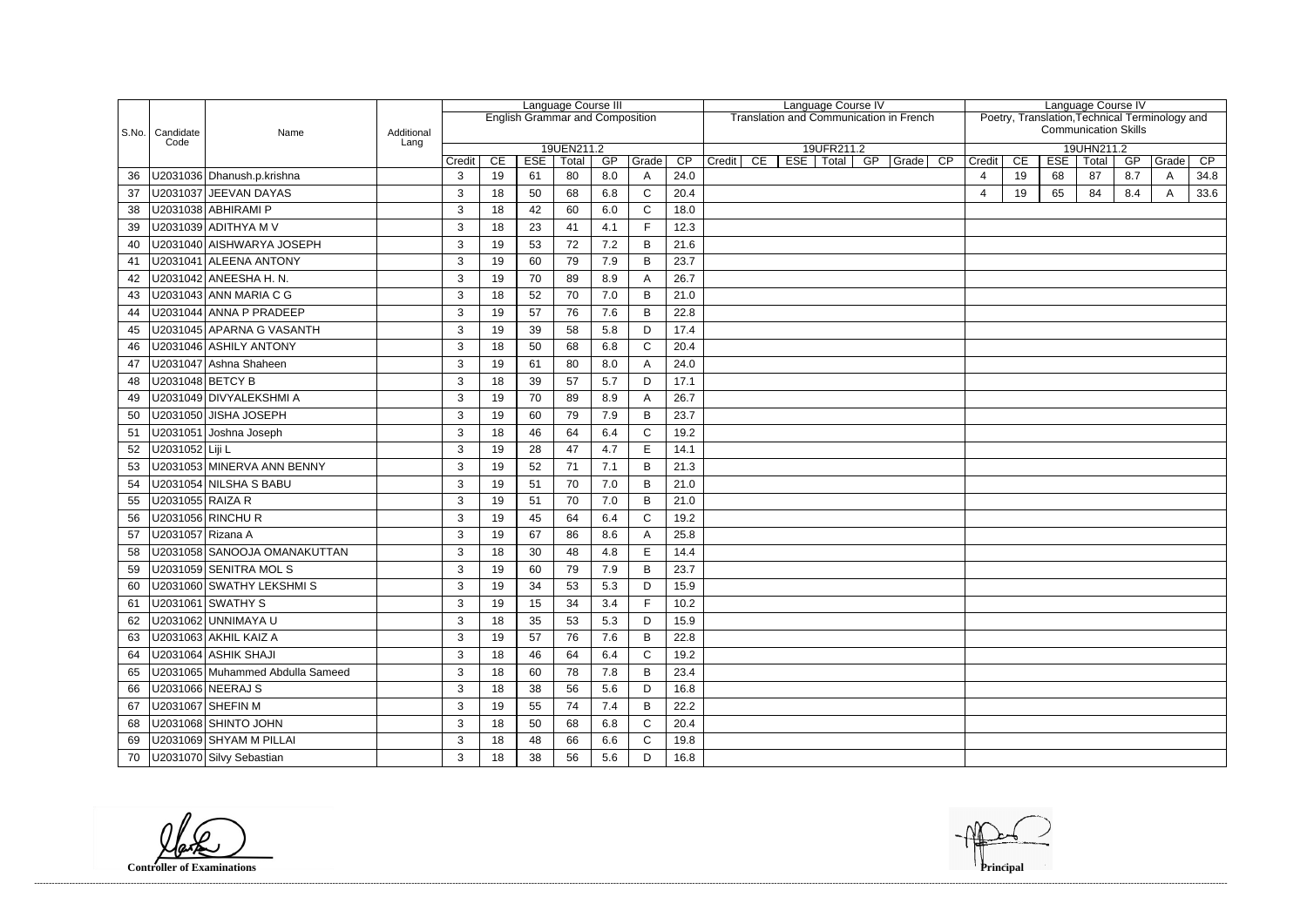|                             |                             |                    |        |     |                                        | Language Course III |     |       |      |               |    |            | Language Course IV |    |                                         |             |            | Language Course IV          |    |                                                |  |
|-----------------------------|-----------------------------|--------------------|--------|-----|----------------------------------------|---------------------|-----|-------|------|---------------|----|------------|--------------------|----|-----------------------------------------|-------------|------------|-----------------------------|----|------------------------------------------------|--|
|                             |                             |                    |        |     | <b>English Grammar and Composition</b> |                     |     |       |      |               |    |            |                    |    | Translation and Communication in French |             |            |                             |    | Poetry, Translation, Technical Terminology and |  |
| S.No.   Candidate  <br>Code | Name                        | Additional<br>Lanc |        |     |                                        |                     |     |       |      |               |    |            |                    |    |                                         |             |            | <b>Communication Skills</b> |    |                                                |  |
|                             |                             |                    |        |     | 19UEN211.2                             |                     |     |       |      |               |    | 19UFR211.2 |                    |    |                                         |             | 19UHN211.2 |                             |    |                                                |  |
|                             |                             |                    | Credit | CE. | <b>ESE</b>                             | Total               | GP. | Grade | CP.  | <b>Credit</b> | CE | ESE        | Total              | GP | Grade CP                                | Credit   CE | ESE        | Total,                      | GP | Grade  CP                                      |  |
|                             | U2031071 TARUN JACOB        |                    |        | 18  | 60                                     | 78                  | 7.8 | B     | 23.4 |               |    |            |                    |    |                                         |             |            |                             |    |                                                |  |
|                             | 72   U2031072 UNNIKUTTAN S. |                    |        | 18  | 28                                     | 46                  | 4.6 |       | 13.8 |               |    |            |                    |    |                                         |             |            |                             |    |                                                |  |

 $\omega$ 

**Controller of Examinations Principal**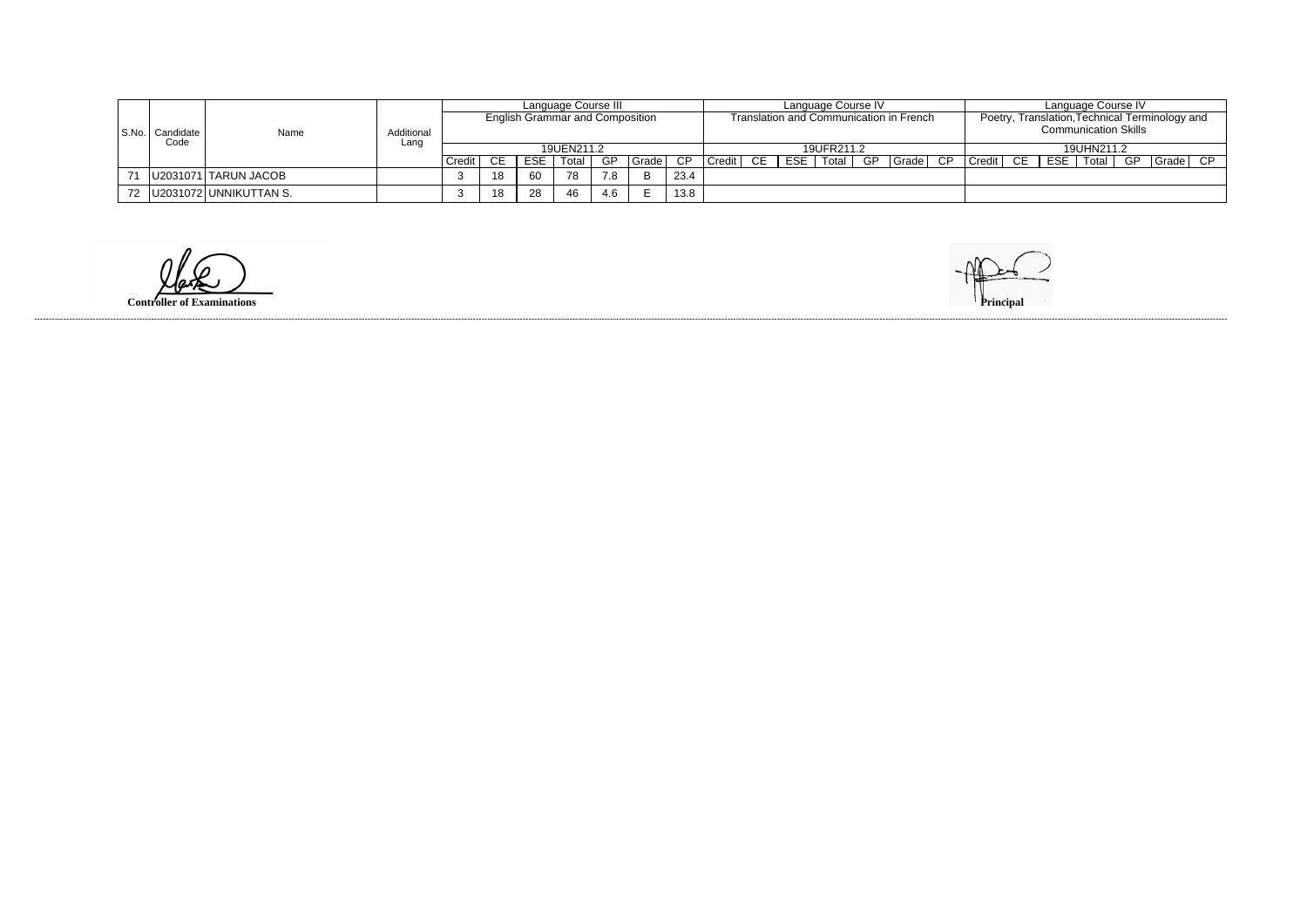|                |                           |                                 |                    |              |     | Language Course IV                     |          |                |    |            | <b>Foundation Course II</b>       |     |                |      |              |    |            | <b>Core Course III</b>   |     |              |      |
|----------------|---------------------------|---------------------------------|--------------------|--------------|-----|----------------------------------------|----------|----------------|----|------------|-----------------------------------|-----|----------------|------|--------------|----|------------|--------------------------|-----|--------------|------|
|                |                           |                                 |                    |              |     | Kavitha, Kadha, Upanyasam, Vivarthanam |          |                |    |            | <b>Informatics and Cyber Laws</b> |     |                |      |              |    |            | Financial Accounting - I |     |              |      |
|                | S.No.   Candidate<br>Code | Name                            | Additional<br>Lang |              |     |                                        |          |                |    |            |                                   |     |                |      |              |    |            |                          |     |              |      |
|                |                           |                                 |                    | CE<br>Credit | ESE | 19UML211.2<br><b>Total</b><br>GP       | Grade CP | Credit         | CE | <b>ESE</b> | 19UCO221<br>Total                 | GP  | Grade          | CP   | Credit       | CE | <b>ESE</b> | 19UCO241<br>Total        | GP  | Grade        | CP   |
|                | U2031001 Aayisha S        |                                 |                    |              |     |                                        |          | 3              | 20 | 37         | 57                                | 5.7 | D              | 17.1 | 3            | 20 | 50         | 70                       | 7.0 | B            | 21.0 |
| $\overline{2}$ |                           | U2031002 AISWARYA S             |                    |              |     |                                        |          | 3              | 20 | 64         | 84                                | 8.4 | A              | 25.2 | 3            | 20 | 60         | 80                       | 8.0 | A            | 24.0 |
| 3              |                           | U2031003 Anagha Saji            |                    |              |     |                                        |          | 3              | 20 | 47         | 67                                | 6.7 | $\mathsf{C}$   | 20.1 | 3            | 20 | 60         | 80                       | 8.0 | $\mathsf{A}$ | 24.0 |
| 4              |                           | U2031004 ANN LIMA ROSE S        |                    |              |     |                                        |          | 3              | 19 | 60         | 79                                | 7.9 | B              | 23.7 | 3            | 20 | 68         | 88                       | 8.8 | A            | 26.4 |
| 5              |                           | U2031005 Ann Mary Babu          |                    |              |     |                                        |          | 3              | 19 | 49         | 68                                | 6.8 | $\mathsf{C}$   | 20.4 | 3            | 20 | 56         | 76                       | 7.6 | B            | 22.8 |
| 6              |                           | U2031006 Cristy Ann Saju        |                    |              |     |                                        |          | 3              | 19 | 37         | 56                                | 5.6 | D              | 16.8 | 3            | 20 | 57         | 77                       | 7.7 | B            | 23.1 |
|                |                           | U2031007 Danie G S              |                    |              |     |                                        |          | 3              | 19 | 44         | 63                                | 6.3 | $\mathsf C$    | 18.9 | $\mathbf{3}$ | 19 | 37         | 56                       | 5.6 | D            | 16.8 |
| 8              |                           | U2031008 LISHA LEONS            |                    |              |     |                                        |          | 3              | 18 | 45         | 63                                | 6.3 | $\mathsf{C}$   | 18.9 | 3            | 20 | 42         | 62                       | 6.2 | $\mathsf C$  | 18.6 |
| 9              |                           | U2031009 MARIYA B               |                    |              |     |                                        |          | 3              | 20 | 54         | 74                                | 7.4 | B              | 22.2 | 3            | 20 | 69         | 89                       | 8.9 | A            | 26.7 |
| 10             |                           | U2031010 NAYANA J               |                    |              |     |                                        |          | 3              | 20 | 51         | 71                                | 7.1 | B              | 21.3 | $\mathbf{3}$ | 20 | 61         | 81                       | 8.1 | A            | 24.3 |
| 11             |                           | U2031011 NIKITHA B              |                    |              |     |                                        |          | 3              | 19 | 43         | 62                                | 6.2 | C              | 18.6 | 3            | 20 | 41         | 61                       | 6.1 | $\mathsf{C}$ | 18.3 |
| 12             |                           | U2031012 Rebecca Francis Xavier |                    |              |     |                                        |          | 3              | 19 | 39         | 58                                | 5.8 | D              | 17.4 | $\mathbf{3}$ | 20 | 50         | 70                       | 7.0 | $\sf B$      | 21.0 |
| 13             |                           | U2031013 RESIKA KRISHNAN        |                    |              |     |                                        |          | 3              | 18 | 40         | 58                                | 5.8 | D              | 17.4 | 3            | 17 | 18         | 35                       | 3.5 | F            | 10.5 |
| 14             |                           | U2031014 Rintu elsa rajan       |                    |              |     |                                        |          | 3              | 20 | 55         | 75                                | 7.5 | B              | 22.5 | 3            | 20 | 60         | 80                       | 8.0 | A            | 24.0 |
| 15             |                           | U2031015 SANTRA JOSE            |                    |              |     |                                        |          | 3              | 20 | 56         | 76                                | 7.6 | B              | 22.8 | 3            | 20 | 56         | 76                       | 7.6 | B            | 22.8 |
| 16             |                           | U2031016 STUTHI SARA JOHN       |                    |              |     |                                        |          | 3              | 20 | 32         | 52                                | 5.2 | D              | 15.6 | 3            | 19 | 34         | 53                       | 5.3 | D            | 15.9 |
| 17             |                           | U2031017 Sufiya Najeem          |                    |              |     |                                        |          | 3              | 20 | 57         | 77                                | 7.7 | $\overline{B}$ | 23.1 | $\mathbf{3}$ | 20 | 72         | 92                       | 9.2 | $A+$         | 27.6 |
| 18             |                           | U2031018 V R DEVIPRIYA          |                    |              |     |                                        |          | 3              | 20 | 49         | 69                                | 6.9 | C              | 20.7 | 3            | 19 | 37         | 56                       | 5.6 | D            | 16.8 |
| 19             |                           | U2031019 ALEN ABRAHAM           |                    |              |     |                                        |          | 3              | 19 | 30         | 49                                | 4.9 | E              | 14.7 | 3            | 19 | 35         | 54                       | 5.4 | D            | 16.2 |
| 20             | U2031020 Amal V           |                                 |                    |              |     |                                        |          | 3              | 18 | 46         | 64                                | 6.4 | $\mathsf{C}$   | 19.2 | 3            | 20 | 62         | 82                       | 8.2 | A            | 24.6 |
| 21             | U2031021   Arjun.A        |                                 |                    |              |     |                                        |          | 3              | 18 | 41         | 59                                | 5.9 | D              | 17.7 | 3            | 19 | 22         | 41                       | 4.1 | F.           | 12.3 |
| 22             |                           | U2031022 MANOJ JOHN             |                    |              |     |                                        |          | 3              | 18 | 21         | 39                                | 3.9 | F              | 11.7 | 3            | 19 | 14         | 33                       | 3.3 | E            | 9.9  |
| 23             |                           | U2031023 NAVANEETH SUJAY        |                    |              |     |                                        |          | 3              | 19 | 54         | 73                                | 7.3 | B              | 21.9 | 3            | 20 | 40         | 60                       | 6.0 | $\mathsf{C}$ | 18.0 |
| 24             | U2031024 NIKHIL A         |                                 |                    |              |     |                                        |          | 3              | 18 | 37         | 55                                | 5.5 | D              | 16.5 | 3            | 20 | 63         | 83                       | 8.3 |              | 24.9 |
| 25             |                           | U2031025 Nikhil Christy         |                    |              |     |                                        |          | $\mathbf{r}$   | 18 | 30         | 48                                | 4.8 | $\Box$         | 14.4 | $\sqrt{3}$   | 19 | 28         | 47                       | 4.7 | E            | 14.1 |
| 26             |                           | U2031026 Noel M Das             |                    |              |     |                                        |          | 3              | 19 | 46         | 65                                | 6.5 | $\mathsf{C}$   | 19.5 | $\mathbf{3}$ | 20 | 48         | 68                       | 6.8 | $\mathsf{C}$ | 20.4 |
| 27             |                           | U2031027 SIBIN SHAJI            |                    |              |     |                                        |          | 3              | 18 | 59         | 77                                | 7.7 | B              | 23.1 | $\mathbf{3}$ | 20 | 42         | 62                       | 6.2 | $\mathsf{C}$ | 18.6 |
| 28             |                           | U2031028 CHRISTINA MARY         |                    |              |     |                                        |          | 3              | 20 | 58         | 78                                | 7.8 | B              | 23.4 | $\mathbf{3}$ | 20 | 30         | 50                       | 5.0 | D            | 15.0 |
| 29             |                           | U2031029 Dency Damien           |                    |              |     |                                        |          | 3              | 20 | 51         | 71                                | 7.1 | B              | 21.3 | $\mathbf{3}$ | 20 | 55         | 75                       | 7.5 | B            | 22.5 |
| 30             | U2031030 Jesabel V        |                                 |                    |              |     |                                        |          | 3              | 20 | 63         | 83                                | 8.3 |                | 24.9 | $\mathbf{3}$ | 20 | 60         | 80                       | 8.0 |              | 24.0 |
| 31             |                           | U2031031 JOSHNA JOSE            |                    |              |     |                                        |          | 3              | 20 | 65         | 85                                | 8.5 |                | 25.5 | 3            | 20 | 55         | 75                       | 7.5 | B            | 22.5 |
| 32             |                           | U2031032 Juby Ann Thomas        |                    |              |     |                                        |          | 3              | 19 | 63         | 82                                | 8.2 | A              | 24.6 | $\mathbf{3}$ | 20 | 36         | 56                       | 5.6 | D            | 16.8 |
| 33             |                           | U2031033 TANIYA JOHNSON         |                    |              |     |                                        |          | 3              | 19 | 64         | 83                                | 8.3 | A              | 24.9 | 3            | 20 | 65         | 85                       | 8.5 |              | 25.5 |
| 34             |                           | U2031034 VINUJA W               |                    |              |     |                                        |          | 3              | 18 | 48         | 66                                | 6.6 | C              | 19.8 | $\mathbf{3}$ | 19 | 16         | 35                       | 3.5 |              | 10.5 |
| 35             |                           | U2031035 ALEN ALEX              |                    |              |     |                                        |          | 3 <sup>1</sup> | 18 | 57         | 75                                | 7.5 | B              | 22.5 | 3            | 20 | 53         | 73                       | 7.3 | B            | 21.9 |

**Controller of Examinations Principal**

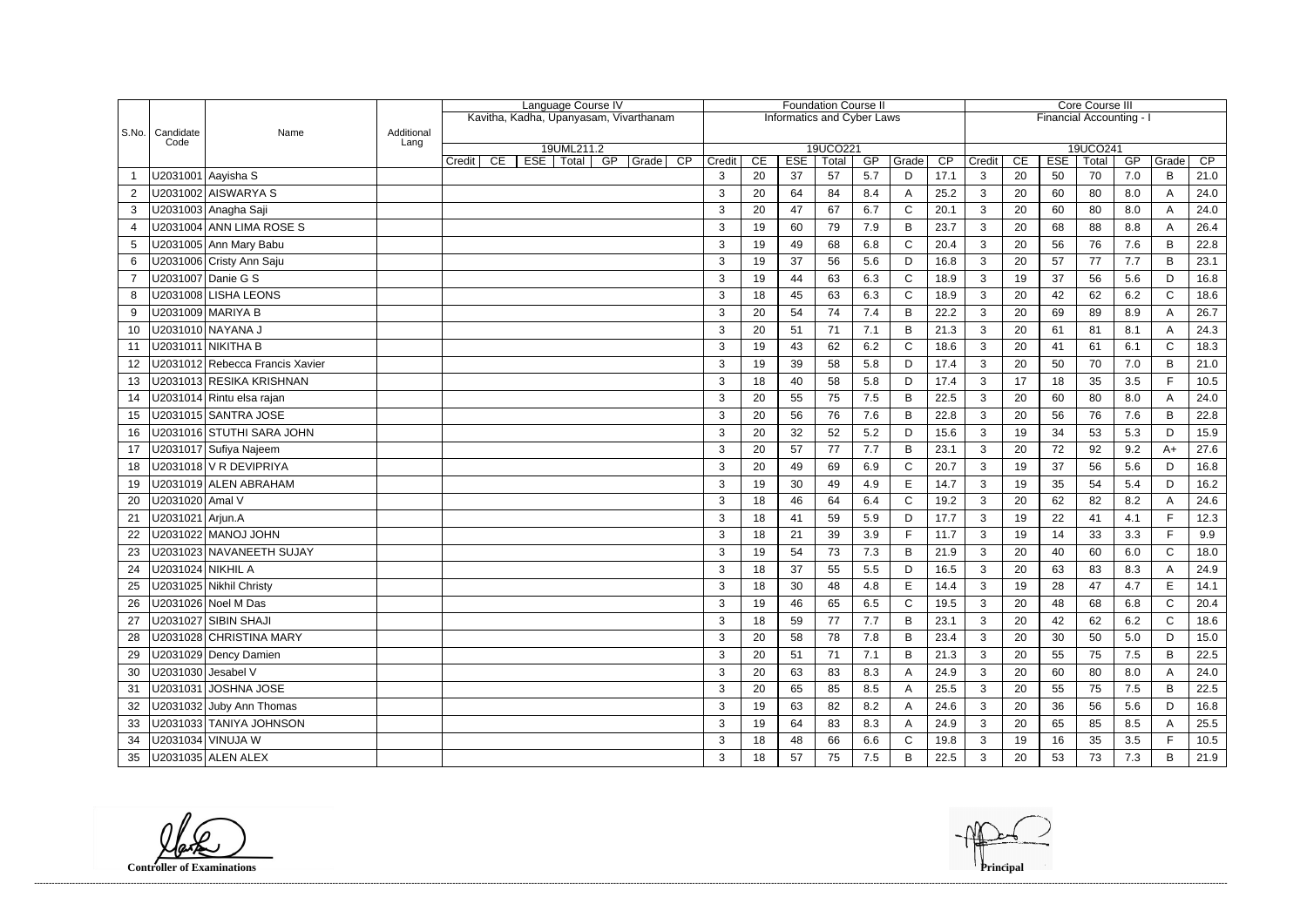|           |                     |                                  |                    |                         |                        |            | Language Course IV                     |     |              |      |                |    |                                   | <b>Foundation Course II</b> |           |              |                 |              |    |                          | <b>Core Course III</b> |     |                       |      |
|-----------|---------------------|----------------------------------|--------------------|-------------------------|------------------------|------------|----------------------------------------|-----|--------------|------|----------------|----|-----------------------------------|-----------------------------|-----------|--------------|-----------------|--------------|----|--------------------------|------------------------|-----|-----------------------|------|
|           |                     |                                  |                    |                         |                        |            | Kavitha, Kadha, Upanyasam, Vivarthanam |     |              |      |                |    | <b>Informatics and Cyber Laws</b> |                             |           |              |                 |              |    | Financial Accounting - I |                        |     |                       |      |
| $ $ S.No. | Candidate<br>Code   | Name                             | Additional<br>Lang |                         |                        |            |                                        |     |              |      |                |    |                                   |                             |           |              |                 |              |    |                          |                        |     |                       |      |
|           |                     |                                  |                    |                         |                        |            | 19UML211.2                             |     |              |      |                |    |                                   | 19UCO221                    |           |              |                 |              |    |                          | 19UCO241               |     |                       |      |
|           |                     |                                  |                    | Credit                  | CE                     | <b>ESE</b> | Total                                  | GP  | Grade        | CP   | Credit         | CE | <b>ESE</b>                        | Total                       | GP<br>7.7 | Grade        | $\overline{CP}$ | Credit       | CE | <b>ESE</b>               | Total                  | GP  | Grade<br>$\mathsf{C}$ | CP   |
| 36        |                     | U2031036 Dhanush.p.krishna       |                    |                         |                        |            |                                        |     |              |      | 3              | 19 | 58                                | 77                          |           | B            | 23.1            | 3            | 20 | 40                       | 60                     | 6.0 |                       | 18.0 |
| 37        |                     | U2031037 JEEVAN DAYAS            |                    |                         |                        |            |                                        |     |              |      | 3              | 18 | 48                                | 66                          | 6.6       | $\mathsf{C}$ | 19.8            | 3            | 20 | 53                       | 73                     | 7.3 | B                     | 21.9 |
| 38        |                     | U2031038 ABHIRAMI P              |                    | 4                       | 19                     | 60         | 79                                     | 7.9 | B            | 31.6 | 3              | 19 | 50                                | 69                          | 6.9       | $\mathsf{C}$ | 20.7            | 3            | 19 | 42                       | 61                     | 6.1 | $\mathsf{C}$<br>F.    | 18.3 |
| 39        |                     |                                  |                    | $\overline{4}$          | 19                     | 51         | 70                                     | 7.0 | B            | 28.0 | 3              | 19 | 28                                | 47                          | 4.7       | $\mathsf E$  | 14.1            | 3            | 18 | 11                       | 29                     | 2.9 |                       | 8.7  |
| 40        |                     | U2031040 AISHWARYA JOSEPH        |                    | 4                       | 19                     | 52         | 71                                     | 7.1 | B            | 28.4 | 3              | 20 | 63                                | 83                          | 8.3       | A            | 24.9            | 3            | 20 | 65                       | 85                     | 8.5 | A                     | 25.5 |
| 41        |                     | U2031041 ALEENA ANTONY           |                    | $\overline{\mathbf{4}}$ | 19                     | 62         | 81                                     | 8.1 |              | 32.4 | 3              | 19 | 65                                | 84                          | 8.4       | A            | 25.2            | 3            | 20 | 42                       | 62                     | 6.2 | $\mathsf{C}$          | 18.6 |
| 42        |                     | U2031042   ANEESHA H. N.         |                    | 4                       | 19                     | 64         | 83                                     | 8.3 |              | 33.2 | 3              | 20 | 61                                | 81                          | 8.1       | A            | 24.3            | 3            | 20 | 64                       | 84                     | 8.4 | A                     | 25.2 |
| 43        |                     | U2031043 ANN MARIA C G           |                    | 4                       | 19                     | 60         | 79                                     | 7.9 | B            | 31.6 | 3              | 19 | 52                                | 71                          | 7.1       | B            | 21.3            | 3            | 19 | 14                       | 33                     | 3.3 | F                     | 9.9  |
| 44        |                     | U2031044 ANNA P PRADEEP          |                    | $\overline{\mathbf{4}}$ | 19                     | 62         | 81                                     | 8.1 |              | 32.4 | 3              | 18 | 69                                | 87                          | 8.7       | A            | 26.1            | 3            | 20 | 68                       | 88                     | 8.8 | A                     | 26.4 |
| 45        |                     | U2031045 APARNA G VASANTH        |                    | 4                       | 19                     | 51         | 70                                     | 7.0 | B            | 28.0 | 3              | 18 | 55                                | 73                          | 7.3       | B            | 21.9            | 3            | 19 | 16                       | 35                     | 3.5 | F.                    | 10.5 |
| 46        |                     | U2031046 ASHILY ANTONY           |                    | 4                       | 19                     | 62         | 81                                     | 8.1 |              | 32.4 | 3              | 19 | 61                                | 80                          | 8.0       | A            | 24.0            | 3            | 20 | 50                       | 70                     | 7.0 | B                     | 21.0 |
| 47        |                     | U2031047 Ashna Shaheen           |                    | 4                       | 19                     | 60         | 79                                     | 7.9 | B            | 31.6 | 3              | 19 | 64                                | 83                          | 8.3       | A            | 24.9            | 3            | 20 | 65                       | 85                     | 8.5 | A                     | 25.5 |
| 48        |                     | U2031048 BETCY B                 |                    | 4                       | 19                     | 68         | 87                                     | 8.7 |              | 34.8 | 3              | 19 | 56                                | 75                          | 7.5       | B            | 22.5            | 3            | 20 | 63                       | 83                     | 8.3 | A                     | 24.9 |
| 49        |                     | U2031049 DIVYALEKSHMI A          |                    | $\overline{4}$          | 19                     | 64         | 83                                     | 8.3 | A            | 33.2 | 3              | 19 | 72                                | 91                          | 9.1       | $A+$         | 27.3            | 3            | 20 | 56                       | 76                     | 7.6 | B                     | 22.8 |
| 50        |                     | U2031050 JISHA JOSEPH            |                    | 4                       | 19                     | 60         | 79                                     | 7.9 | B            | 31.6 | 3              | 19 | 50                                | 69                          | 6.9       | $\mathsf{C}$ | 20.7            | 3            | 20 | 65                       | 85                     | 8.5 | A                     | 25.5 |
| 51        |                     | U2031051 Joshna Joseph           |                    | 4                       | 19                     | 57         | 76                                     | 7.6 | B            | 30.4 | 3              | 19 | 66                                | 85                          | 8.5       | A            | 25.5            | 3            | 19 | 57                       | 76                     | 7.6 | B                     | 22.8 |
| 52        | U2031052   Liji L   |                                  |                    | 4                       | 19                     | 54         | 73                                     | 7.3 | B            | 29.2 | 3              | 18 | 50                                | 68                          | 6.8       | $\mathsf{C}$ | 20.4            | 3            | 18 | 25                       | 43                     | 4.3 | F.                    | 12.9 |
| 53        |                     | U2031053 MINERVA ANN BENNY       |                    | 4                       | 19                     | 54         | 73                                     | 7.3 | B            | 29.2 | 3              | 18 | 59                                | 77                          | 7.7       | B            | 23.1            | 3            | 18 | 14                       | 32                     | 3.2 | F                     | 9.6  |
| 54        |                     | U2031054 NILSHA S BABU           |                    | 4                       | 19                     | 61         | 80                                     | 8.0 |              | 32.0 | 3              | 18 | 59                                | 77                          | 7.7       | B            | 23.1            | 3            | 19 | 24                       | 43                     | 4.3 | F.                    | 12.9 |
| 55        | U2031055 RAIZA R    |                                  |                    | 4                       | 19                     | 61         | 80                                     | 8.0 |              | 32.0 | 3              | 18 | 53                                | 71                          | 7.1       | B            | 21.3            | 3            | 20 | 50                       | 70                     | 7.0 | B                     | 21.0 |
| 56        |                     | U2031056 RINCHU R                |                    | $\overline{\mathbf{4}}$ | 19                     | 54         | 73                                     | 7.3 | B            | 29.2 | 3              | 18 | 54                                | 72                          | 7.2       | B            | 21.6            | 3            | 20 | 44                       | 64                     | 6.4 | $\mathsf{C}$          | 19.2 |
| 57        | U2031057   Rizana A |                                  |                    | 4                       | 19                     | 64         | 83                                     | 8.3 |              | 33.2 | 3              | 18 | 59                                | 77                          | 7.7       | B            | 23.1            | 3            | 20 | 46                       | 66                     | 6.6 | $\mathsf{C}$          | 19.8 |
| 58        |                     | U2031058 SANOOJA OMANAKUTTAN     |                    | 4                       | 19                     | 38         | 57                                     | 5.7 | D            | 22.8 | 3              | 17 | 28                                | 45                          | 4.5       | E            | 13.5            | 3            | 18 | 6                        | 24                     | 2.4 | F.                    | 7.2  |
| 59        |                     | U2031059 SENITRA MOL S           |                    | 4                       | 19                     | 67         | 86                                     | 8.6 |              | 34.4 | 3              | 20 | 76                                | 96                          | 9.6       | $A+$         | 28.8            | 3            | 20 | 74                       | 94                     | 9.4 | $A+$                  | 28.2 |
| 60        |                     | U2031060 SWATHY LEKSHMIS         |                    |                         | 10 <sub>1</sub><br>ט ו | 48         | 67                                     | 6.7 | ◠            | 26.8 | $\mathbf{z}$   | 19 | 33                                | 52                          | 52<br>ے.ب | <sub>D</sub> | 15.6            | $\sqrt{3}$   | 18 | 28<br>∠∪                 | 46                     | 4.6 | E.<br><u>_</u>        | 13.8 |
| 61        |                     | U2031061 SWATHY S                |                    | 4                       | 19                     | 56         | 75                                     | 7.5 | B            | 30.0 | 3              | 19 | 34                                | 53                          | 5.3       | D            | 15.9            | $\mathbf{3}$ | 18 | 13                       | 31                     | 3.1 | F.                    | 9.3  |
| 62        |                     | U2031062 UNNIMAYA U              |                    | 4                       | 19                     | 60         | 79                                     | 7.9 | B            | 31.6 | 3              | 19 | 32                                | 51                          | 5.1       | D            | 15.3            | $\mathbf{3}$ | 18 | 28                       | 46                     | 4.6 | E                     | 13.8 |
| 63        |                     | U2031063 AKHIL KAIZ A            |                    | 4                       | 19                     | 57         | 76                                     | 7.6 | B            | 30.4 | 3              | 18 | 55                                | 73                          | 7.3       | B            | 21.9            | $\mathbf{3}$ | 19 | 42                       | 61                     | 6.1 | $\mathsf{C}$          | 18.3 |
| 64        |                     | U2031064 ASHIK SHAJI             |                    | 4                       | 19                     | 53         | 72                                     | 7.2 | B            | 28.8 | 3              | 18 | 43                                | 61                          | 6.1       | $\mathbf C$  | 18.3            | $\mathbf{3}$ | 19 | 44                       | 63                     | 6.3 | $\mathsf{C}$          | 18.9 |
| 65        |                     | U2031065 Muhammed Abdulla Sameed |                    | 4                       | 19                     | 30         | 49                                     | 4.9 | E            | 19.6 | 3 <sup>1</sup> | 18 | 47                                | 65                          | 6.5       | $\mathsf{C}$ | 19.5            | $\mathbf{3}$ | 19 | 50                       | 69                     | 6.9 | $\mathsf{C}$          | 20.7 |
| 66        |                     | U2031066 NEERAJ S                |                    | 4                       | 19                     | 51         | 70                                     | 7.0 | B            | 28.0 | 3              | 18 | 36                                | 54                          | 5.4       | D            | 16.2            | $\mathbf{3}$ | 18 | 28                       | 46                     | 4.6 | E.                    | 13.8 |
| 67        |                     | U2031067 SHEFIN M                |                    | 4                       | 19                     | 59         | 78                                     | 7.8 | B            | 31.2 | 3              | 19 | 59                                | 78                          | 7.8       | B            | 23.4            | $\mathbf{3}$ | 20 | 70                       | 90                     | 9.0 | $A+$                  | 27.0 |
| 68        |                     | U2031068 SHINTO JOHN             |                    | 4                       | 19                     | 60         | 79                                     | 7.9 | B            | 31.6 | 3 <sup>1</sup> | 19 | 60                                | 79                          | 7.9       | B            | 23.7            | $\mathbf{3}$ | 20 | 62                       | 82                     | 8.2 |                       | 24.6 |
| 69        |                     | U2031069 SHYAM M PILLAI          |                    | 4                       | 19                     | 41         | 60                                     | 6.0 | $\mathsf{C}$ | 24.0 | 3              | 18 | 40                                | 58                          | 5.8       | D            | 17.4            | $\mathbf{3}$ | 18 | 30                       | 48                     | 4.8 | E                     | 14.4 |
|           |                     | 70   U2031070 Silvy Sebastian    |                    | 4                       | 19                     | 0          | 19                                     | 1.9 | F.           | 7.6  | 3 <sup>1</sup> | 17 | 41                                | 58                          | 5.8       | D            | 17.4            | $\mathbf{3}$ | 18 | 13                       | 31                     | 3.1 | F.                    | 9.3  |

**Controller of Examinations Principal**

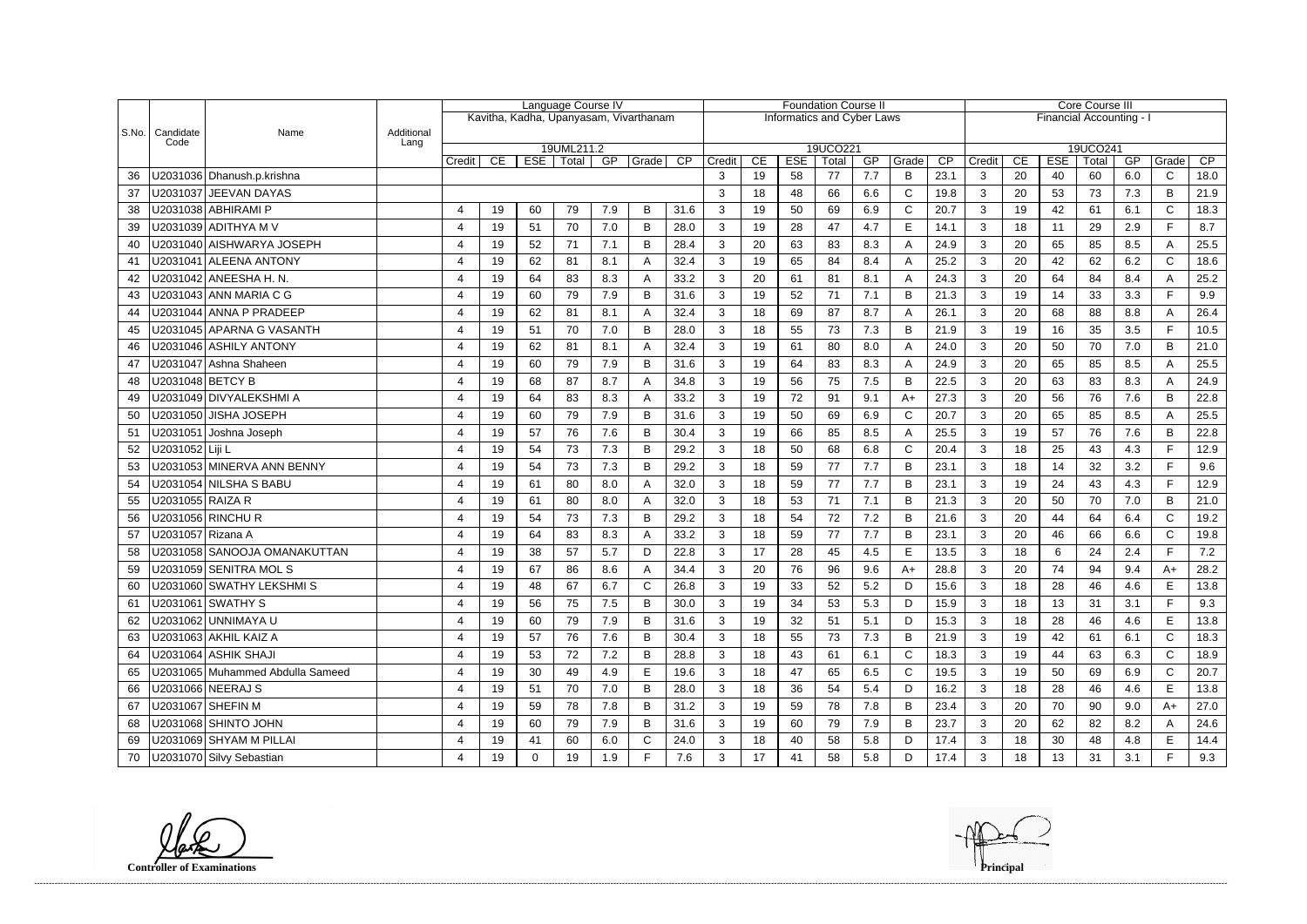|           |                   |                               |                    |        |    |            | Language Course IV |     |                                        |      |        |    |                            | <b>Foundation Course II</b> |     |         |      |        |      |            | Core Course III          |     |         |      |
|-----------|-------------------|-------------------------------|--------------------|--------|----|------------|--------------------|-----|----------------------------------------|------|--------|----|----------------------------|-----------------------------|-----|---------|------|--------|------|------------|--------------------------|-----|---------|------|
|           |                   |                               |                    |        |    |            |                    |     | Kavitha, Kadha, Upanyasam, Vivarthanam |      |        |    | Informatics and Cyber Laws |                             |     |         |      |        |      |            | Financial Accounting - I |     |         |      |
| l S.No. l | Candidate<br>Code | Name                          | Additional<br>Lanc |        |    |            |                    |     |                                        |      |        |    |                            |                             |     |         |      |        |      |            |                          |     |         |      |
|           |                   |                               |                    |        |    |            | 19UML211.2         |     |                                        |      |        |    |                            | 19UCO221                    |     |         |      |        |      |            | 19UCO241                 |     |         |      |
|           |                   |                               |                    | Credit | า⊏ | <b>ESE</b> | Total              | GP  | l Grade I                              | CP.  | Credit | CE | <b>ESE</b>                 | Total                       | GP  | Grade I | CP.  | Credit | - CE | <b>ESE</b> | Total                    | -GP | I Grade | CP   |
| 71        |                   | U2031071 TARUN JACOB          |                    |        | 19 | 50         | 69                 | 6.9 |                                        | 27.6 |        | 18 | 42                         | 60                          |     |         | 18.0 |        | 19   | 40         | 59                       | 5.9 |         | 17.7 |
|           |                   | 72   U2031072   UNNIKUTTAN S. |                    |        | 19 | 50         | 69                 | 6.9 |                                        | 27.6 |        | 17 | 28                         | 45                          | 4.5 |         | 13.5 |        | 18   | 47         | 35                       | 3.5 |         | 10.5 |

 $\omega$ 

**Controller of Examinations Principal**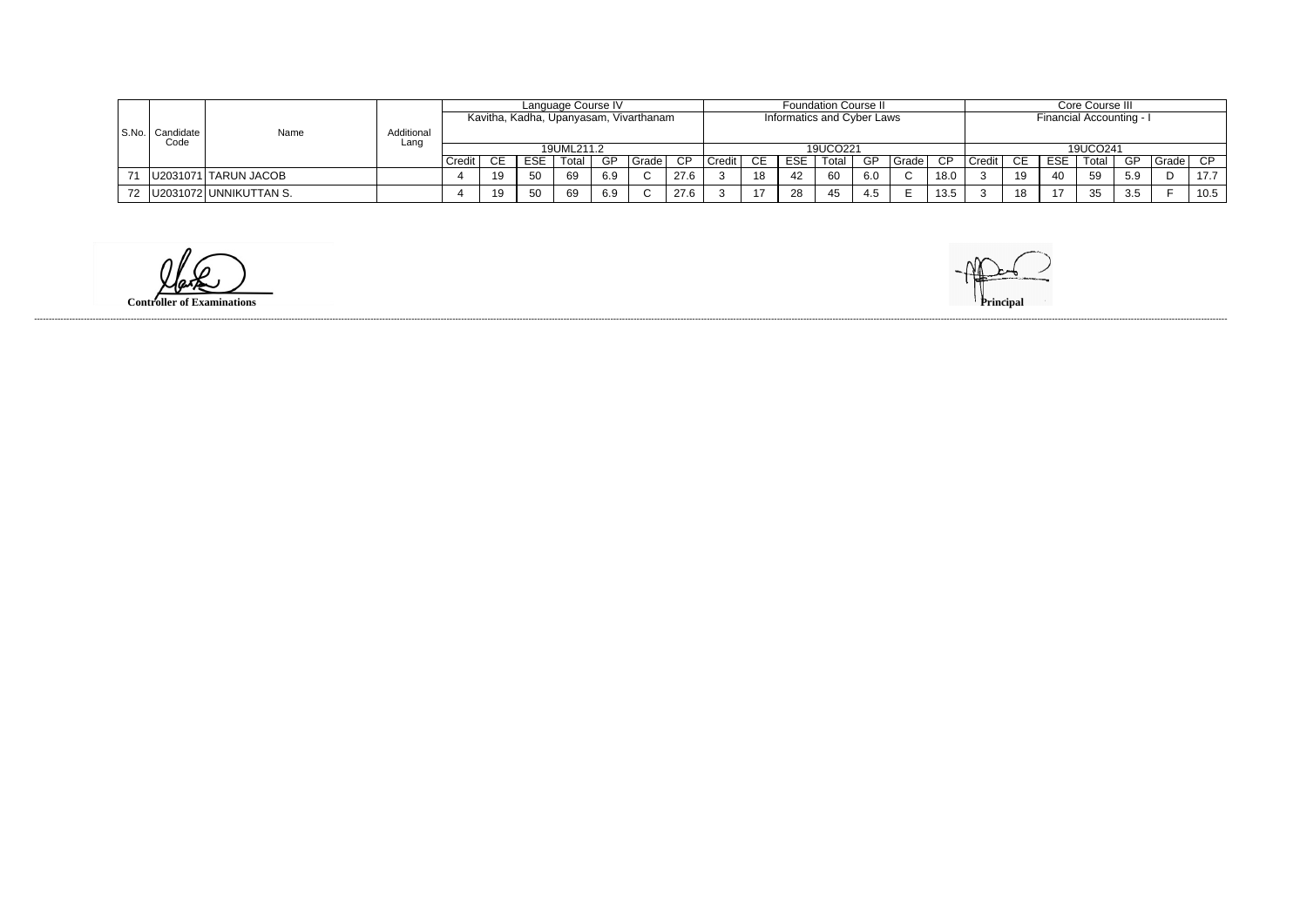|                |                    |                                 |                    |                |    |            | Core Course IV                       |      |              |      |              |    |            | <b>Complementary Course II</b> |      |              |      |        |                |              |               |
|----------------|--------------------|---------------------------------|--------------------|----------------|----|------------|--------------------------------------|------|--------------|------|--------------|----|------------|--------------------------------|------|--------------|------|--------|----------------|--------------|---------------|
|                |                    |                                 |                    |                |    |            | <b>Business Regulatory Framework</b> |      |              |      |              |    |            | <b>Business Mathematics</b>    |      |              |      |        |                |              |               |
| S.No.          | Candidate<br>Code  | Name                            | Additional<br>Lang |                |    |            |                                      |      |              |      |              |    |            |                                |      |              |      | Total  | <b>SCPA</b>    | Grade        | Result        |
|                |                    |                                 |                    | Credit         | CE | <b>ESE</b> | 19UCO242<br>Total                    | GP   | Grade        | CP   | Credit       | CE | <b>ESE</b> | 19UCO231<br>Total              | GP   | Grade        | CP   |        |                |              |               |
|                | U2031001 Aayisha S |                                 |                    | 3              | 20 | 49         | 69                                   | 6.9  | C            | 20.7 | 3            | 20 | 65         | 85                             | 8.5  | A            | 25.5 | 136.7  | 7.19           | B            | PASSED        |
| 2              |                    | U2031002 AISWARYA S             |                    | 3              | 20 | 80         | 100                                  | 10.0 | $A+$         | 30.0 | 3            | 20 | 78         | 98                             | 9.8  | $A+$         | 29.4 | 170.6  | 8.98           | A            | PASSED        |
| 3              |                    | U2031003 Anagha Saji            |                    | 3              | 20 | 56         | 76                                   | 7.6  | B            | 22.8 | 3            | 20 | 66         | 86                             | 8.6  | A            | 25.8 | 151.4  | 7.97           | B            | PASSED        |
| 4              |                    | U2031004 ANN LIMA ROSE S        |                    | 3              | 20 | 80         | 100                                  | 10.0 | $A+$         | 30.0 | 3            | 20 | 80         | 100                            | 10.0 | $A+$         | 30.0 | 173.8  | 9.15           | $A+$         | PASSED        |
| 5              |                    | U2031005 Ann Mary Babu          |                    | 3              | 19 | 71         | 90                                   | 9.0  | $A+$         | 27.0 | 3            | 19 | 66         | 85                             | 8.5  | A            | 25.5 | 153.6  | 8.08           | A            | PASSED        |
| 6              |                    | U2031006 Cristy Ann Saju        |                    | $\mathbf{3}$   | 20 | 53         | 73                                   | 7.3  | B            | 21.9 | 3            | 19 | 50         | 69                             | 6.9  | $\mathsf{C}$ | 20.7 | 129.7  | 6.83           | $\mathsf{C}$ | PASSED        |
| $\overline{7}$ |                    | U2031007 Danie G S              |                    | 3              | 19 | 61         | 80                                   | 8.0  | A            | 24.0 | 3            | 19 | 38         | 57                             | 5.7  | D            | 17.1 | 123.7  | 6.51           | $\mathsf{C}$ | PASSED        |
| 8              |                    | U2031008 LISHA LEONS            |                    | 3              | 19 | 42         | 61                                   | 6.1  | $\mathsf{C}$ | 18.3 | 3            | 19 | 28         | 47                             | 4.7  | E            | 14.1 | 117.0  | 6.16           | $\mathsf{C}$ | PASSED        |
| 9              |                    | U2031009 MARIYA B               |                    | 3              | 20 | 71         | 91                                   | 9.1  | $A+$         | 27.3 | 3            | 20 | 73         | 93                             | 9.3  | $A+$         | 27.9 | 165.5  | 8.71           | A            | PASSED        |
| 10             |                    | U2031010 NAYANA J               |                    | 3              | 20 | 62         | 82                                   | 8.2  | A            | 24.6 | 3            | 20 | 55         | 75                             | 7.5  | B            | 22.5 | 146.4  | 7.71           | B            | PASSED        |
| 11             |                    | U2031011 NIKITHA B              |                    | $\mathfrak{S}$ | 20 | 71         | 91                                   | 9.1  | $A+$         | 27.3 | $\mathbf{3}$ | 20 | 63         | 83                             | 8.3  | A            | 24.9 | 143.5  | 7.55           | B            | PASSED        |
| 12             |                    | U2031012 Rebecca Francis Xavier |                    | 3              | 19 | 58         | 77                                   | 7.7  | B            | 23.1 | 3            | 19 | 39         | 58                             | 5.8  | D            | 17.4 | 128.5  | 6.76           | $\mathsf{C}$ | PASSED        |
| 13             |                    | U2031013 RESIKA KRISHNAN        |                    | 3              | 18 | 6          | 24                                   | 2.4  | F            | 7.2  | 3            | 18 | $\Omega$   | 18                             | 1.8  | F.           | 5.4  |        |                | E            | <b>FAILED</b> |
| 14             |                    | U2031014 Rintu elsa rajan       |                    | 3              | 20 | 65         | 85                                   | 8.5  | A            | 25.5 | 3            | 20 | 60         | 80                             | 8.0  | A            | 24.0 | 151.9  | 7.99           | B            | PASSED        |
| 15             |                    | U2031015 SANTRA JOSE            |                    | 3              | 20 | 63         | 83                                   | 8.3  | A            | 24.9 | 3            | 20 | 37         | 57                             | 5.7  | D            | 17.1 | 145.0  | 7.63           | B            | PASSED        |
| 16             |                    | U2031016 STUTHI SARA JOHN       |                    | $\mathbf{3}$   | 20 | 48         | 68                                   | 6.8  | $\mathsf C$  | 20.4 | 3            | 20 | 6          | 26                             | 2.6  | F.           | 7.8  |        |                | E            | <b>FAILED</b> |
| 17             |                    | U2031017 Sufiya Najeem          |                    | 3              | 20 | 70         | 90                                   | 9.0  | $A+$         | 27.0 | 3            | 20 | 80         | 100                            | 10.0 | $A+$         | 30.0 | 165.3  | 8.70           | A            | PASSED        |
| 18             |                    | U2031018 V R DEVIPRIYA          |                    | 3              | 20 | 54         | 74                                   | 7.4  | B            | 22.2 | 3            | 20 | 8          | 28                             | 2.8  | F.           | 8.4  |        |                | F            | <b>FAILED</b> |
| 19             |                    | U2031019 ALEN ABRAHAM           |                    | 3              | 19 | 33         | 52                                   | 5.2  | D            | 15.6 | 3            | 19 | 52         | 71                             | 7.1  | B            | 21.3 | 115.8  | 6.09           | $\mathsf{C}$ | PASSED        |
| 20             | U2031020 Amal V    |                                 |                    | 3              | 18 | 62         | 80                                   | 8.0  | A            | 24.0 | 3            | 18 | 53         | 71                             | 7.1  | B            | 21.3 | 142.8  | 7.52           | B            | PASSED        |
| 21             | U2031021 Arjun.A   |                                 |                    | $\mathfrak{S}$ | 18 | 41         | 59                                   | 5.9  | D            | 17.7 | $\mathbf{3}$ | 18 | 43         | 61                             | 6.1  | $\mathbf C$  | 18.3 |        |                | F            | <b>FAILED</b> |
| 22             |                    | U2031022 MANOJ JOHN             |                    | 3              | 18 | 15         | 33                                   | 3.3  | F            | 9.9  | 3            | 18 | 54         | 72                             | 7.2  | B            | 21.6 |        | $\blacksquare$ | F            | <b>FAILED</b> |
| 23             |                    | U2031023 NAVANEETH SUJAY        |                    | 3              | 19 | 61         | 80                                   | 8.0  | A            | 24.0 | 3            | 20 | 40         | 60                             | 6.0  | $\mathsf{C}$ | 18.0 | 137.6  | 7.24           | B            | PASSED        |
| 24             | U2031024 NIKHIL A  |                                 |                    | 3              | 19 | 52         | 71                                   | 7.1  | B            | 21.3 | 3            | 19 | 43         | 62                             | 6.2  | $\mathsf{C}$ | 18.6 | 130.8  | 6.88           | $\mathsf{C}$ | PASSED        |
| 25             |                    | U2031025 Nikhil Christy         |                    | 3              | 18 | 21         | 39                                   | 3.9  | Е            | 11.7 | 3            | 18 | 23         | 41                             | 4.1  | E            | 12.3 |        |                | Е            | <b>FAILED</b> |
| 26             |                    | U2031026 Noel M Das             |                    | 3              | 18 | 66         | 84                                   | 8.4  | Α            | 25.2 | 3            | 18 | 71         | 89                             | 8.9  | A            | 26.7 | 149.3  | 7.86           | B            | <b>PASSED</b> |
| 27             |                    | U2031027 SIBIN SHAJI            |                    | 3              | 18 | 50         | 68                                   | 6.8  | $\mathsf{C}$ | 20.4 | 3            | 18 | 54         | 72                             | 7.2  | B            | 21.6 | 131.6  | 6.93           | $\mathsf{C}$ | PASSED        |
| 28             |                    | U2031028 CHRISTINA MARY         |                    | 3              | 20 | 54         | 74                                   | 7.4  | B            | 22.2 | 3            | 20 | 41         | 61                             | 6.1  | $\mathsf{C}$ | 18.3 | 128.7  | 6.77           | C            | PASSED        |
| 29             |                    | U2031029 Dency Damien           |                    | 3              | 20 | 33         | 53                                   | 5.3  | D            | 15.9 | 3            | 20 | 30         | 50                             | 5.0  | D            | 15.0 | 122.7  | 6.46           | C            | PASSED        |
| 30             | U2031030 Jesabel V |                                 |                    | 3              | 20 | 77         | 97                                   | 9.7  | $A+$         | 29.1 | 3            | 20 | 65         | 85                             | 8.5  | A            | 25.5 | 163.9  | 8.63           | A            | PASSED        |
| 31             |                    | U2031031 JOSHNA JOSE            |                    | 3              | 20 | 54         | 74                                   | 7.4  | B            | 22.2 | 3            | 20 | 56         | 76                             | 7.6  | B            | 22.8 | 148.7  | 7.83           | B            | PASSED        |
| 32             |                    | U2031032 Juby Ann Thomas        |                    | 3              | 20 | 64         | 84                                   | 8.4  | A            | 25.2 | 3            | 20 | 52         | 72                             | 7.2  | B            | 21.6 | 148.3  | 7.81           | В            | PASSED        |
| 33             |                    | U2031033 TANIYA JOHNSON         |                    | 3              | 20 | 56         | 76                                   | 7.6  | B            | 22.8 | 3            | 20 | 29         | 49                             | 4.9  | E            | 14.7 | 145.2  | 7.64           | B            | PASSED        |
| 34             |                    | U2031034 VINUJA W               |                    | 3              | 18 | 28         | 46                                   | 4.6  | E            | 13.8 | 3            | 18 | 32         | 50                             | 5.0  | D            | 15.0 | $\sim$ | $\sim$         | F            | <b>FAILED</b> |
| 35             |                    | U2031035 ALEN ALEX              |                    | $\mathbf{3}$   | 18 | 55         | 73                                   | 7.3  | B            | 21.9 | 3            | 18 | 51         | 69                             | 6.9  | C            | 20.7 | 138.2  | 7.27           | B            | <b>PASSED</b> |

**Controller of Examinations Principal**

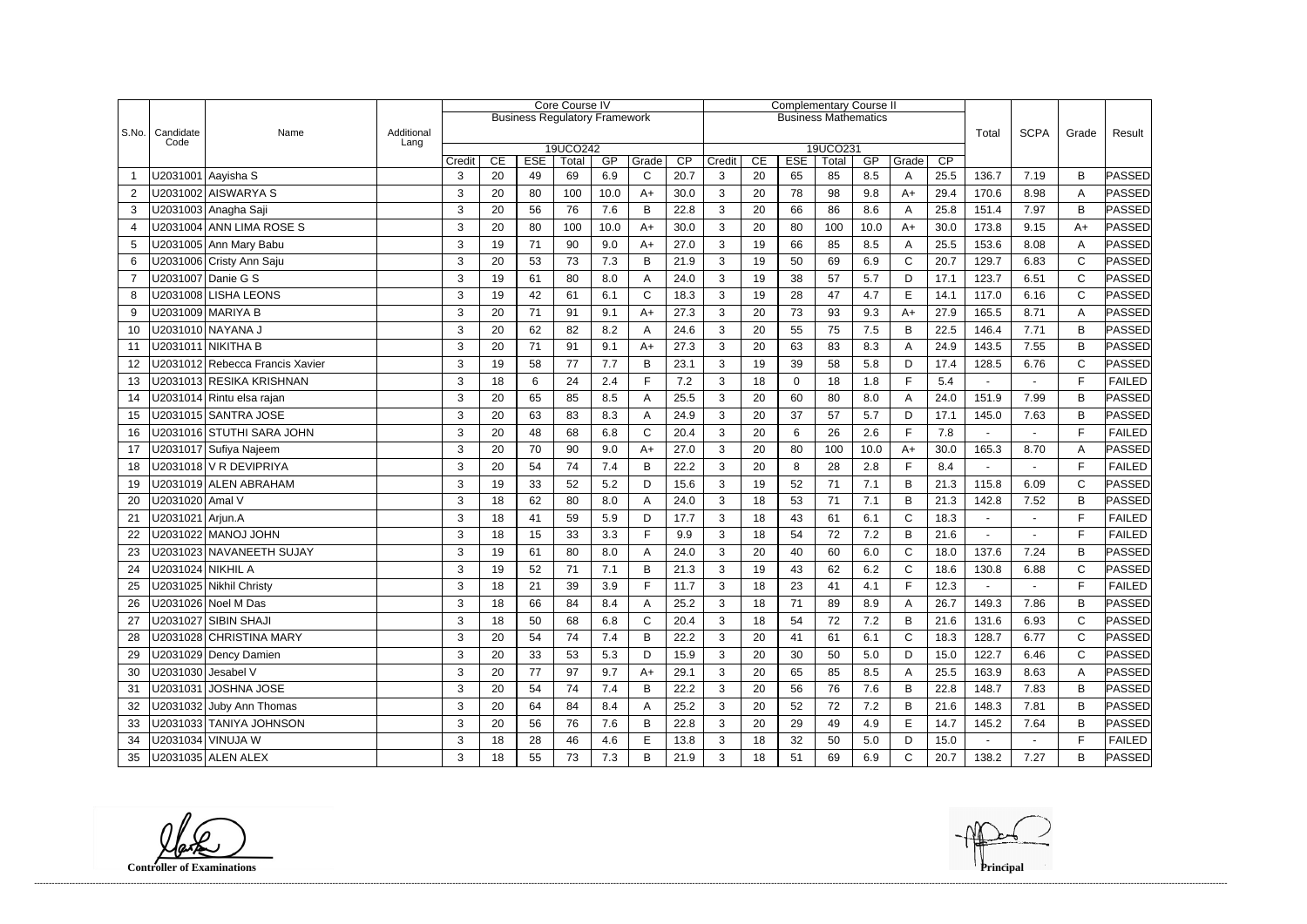|       |                   |                                  |                    |        |    |            | Core Course IV                       |                |              |      |              |    | <b>Complementary Course II</b> |                   |         |              |      |                |                |              |               |
|-------|-------------------|----------------------------------|--------------------|--------|----|------------|--------------------------------------|----------------|--------------|------|--------------|----|--------------------------------|-------------------|---------|--------------|------|----------------|----------------|--------------|---------------|
|       |                   |                                  |                    |        |    |            | <b>Business Regulatory Framework</b> |                |              |      |              |    | <b>Business Mathematics</b>    |                   |         |              |      |                |                |              |               |
| S.No. | Candidate<br>Code | Name                             | Additional<br>Lang |        |    |            |                                      |                |              |      |              |    |                                |                   |         |              |      | Total          | <b>SCPA</b>    | Grade        | Result        |
|       |                   |                                  |                    | Credit | CE | <b>ESE</b> | 19UCO242<br>Total                    | GP             | Grade        | CP   | Credit       | CE | <b>ESE</b>                     | 19UCO231<br>Total | GP      | Grade        | CP   |                |                |              |               |
| 36    |                   | U2031036 Dhanush.p.krishna       |                    | 3      | 18 | 53         | 71                                   | 7.1            | B            | 21.3 | 3            | 18 | 51                             | 69                | 6.9     | $\mathsf{C}$ | 20.7 | 141.9          | 7.47           | B            | PASSED        |
| 37    |                   | U2031037 JEEVAN DAYAS            |                    | 3      | 18 | 62         | 80                                   | 8.0            | A            | 24.0 | 3            | 18 | 34                             | 52                | 5.2     | D            | 15.6 | 135.3          | 7.12           | B            | PASSED        |
| 38    |                   | U2031038 ABHIRAMI P              |                    | 3      | 19 | 32         | 51                                   | 5.1            | D            | 15.3 | 3            | 19 | 61                             | 80                | 8.0     | A            | 24.0 | 127.9          | 6.73           | $\mathsf{C}$ | PASSED        |
| 39    |                   | U2031039 ADITHYA M V             |                    | 3      | 20 | 28         | 48                                   | 4.8            | E            | 14.4 | 3            | 20 | 50                             | 70                | 7.0     | B            | 21.0 |                |                | E            | <b>FAILED</b> |
| 40    |                   | U2031040 AISHWARYA JOSEPH        |                    | 3      | 20 | 60         | 80                                   | 8.0            | A            | 24.0 | 3            | 20 | 43                             | 63                | 6.3     | $\mathsf{C}$ | 18.9 | 143.3          | 7.54           | B            | ∣PASSED       |
| 41    |                   | U2031041 ALEENA ANTONY           |                    | 3      | 19 | 63         | 82                                   | 8.2            | A            | 24.6 | 3            | 19 | 54                             | 73                | 7.3     | B            | 21.9 | 146.4          | 7.71           | B            | PASSED        |
| 42    |                   | U2031042 ANEESHA H. N.           |                    | 3      | 20 | 78         | 98                                   | 9.8            | $A+$         | 29.4 | 3            | 20 | 74                             | 94                | 9.4     | $A+$         | 28.2 | 167.0          | 8.79           | Α            | PASSED        |
| 43    |                   | U2031043 ANN MARIA C G           |                    | 3      | 19 | 36         | 55                                   | 5.5            | D            | 16.5 | 3            | 19 | 43                             | 62                | 6.2     | C            | 18.6 |                |                | F            | <b>FAILED</b> |
| 44    |                   | U2031044 ANNA P PRADEEP          |                    | 3      | 18 | 65         | 83                                   | 8.3            | A            | 24.9 | 3            | 18 | 60                             | 78                | 7.8     | B            | 23.4 | 156.0          | 8.21           | A            | PASSED        |
| 45    |                   | U2031045 APARNA G VASANTH        |                    | 3      | 18 | 32         | 50                                   | $5.0\,$        | D            | 15.0 | 3            | 18 | 24                             | 42                | 4.2     | F            | 12.6 |                | $\sim$         | E            | <b>FAILED</b> |
| 46    |                   | U2031046 ASHILY ANTONY           |                    | 3      | 20 | 78         | 98                                   | 9.8            | $A+$         | 29.4 | 3            | 20 | 48                             | 68                | 6.8     | $\mathsf C$  | 20.4 | 147.6          | 7.77           | B            | ∣PASSED       |
| 47    |                   | U2031047 Ashna Shaheen           |                    | 3      | 20 | 64         | 84                                   | 8.4            | A            | 25.2 | 3            | 20 | 58                             | 78                | 7.8     | B            | 23.4 | 154.6          | 8.14           | A            | PASSED        |
| 48    | U2031048 BETCY B  |                                  |                    | 3      | 20 | 47         | 67                                   | 6.7            | $\mathsf{C}$ | 20.1 | 3            | 20 | 64                             | 84                | 8.4     | A            | 25.2 | 144.6          | 7.61           | B            | PASSED        |
| 49    |                   | U2031049 DIVYALEKSHMI A          |                    | 3      | 20 | 75         | 95                                   | 9.5            | $A+$         | 28.5 | 3            | 20 | 80                             | 100               | 10.0    | $A+$         | 30.0 | 168.5          | 8.87           | Α            | PASSED        |
| 50    |                   | U2031050 JISHA JOSEPH            |                    | 3      | 19 | 46         | 65                                   | 6.5            | $\mathsf{C}$ | 19.5 | 3            | 19 | 69                             | 88                | 8.8     | A            | 26.4 | 147.4          | 7.76           | B            | <b>PASSED</b> |
| 51    |                   | U2031051 Joshna Joseph           |                    | 3      | 19 | 57         | 76                                   | 7.6            | B            | 22.8 | 3            | 19 | 38                             | 57                | 5.7     | D            | 17.1 | 137.8          | 7.25           | B            | PASSED        |
| 52    | U2031052 Liji L   |                                  |                    | 3      | 18 | 42         | 60                                   | 6.0            | $\mathsf{C}$ | 18.0 | 3            | 18 | 40                             | 58                | 5.8     | D            | 17.4 |                |                | F            | <b>FAILED</b> |
| 53    |                   | U2031053 MINERVA ANN BENNY       |                    | 3      | 18 | 42         | 60                                   | 6.0            | C            | 18.0 | 3            | 18 | 11                             | 29                | 2.9     | F.           | 8.7  | $\blacksquare$ |                | F            | <b>FAILED</b> |
| 54    |                   | U2031054 NILSHA S BABU           |                    | 3      | 18 | 62         | 80                                   | 8.0            | A            | 24.0 | 3            | 18 | 36                             | 54                | 5.4     | D            | 16.2 |                |                | E            | <b>FAILED</b> |
| 55    | U2031055 RAIZA R  |                                  |                    | 3      | 18 | 64         | 82                                   | 8.2            | A            | 24.6 | 3            | 18 | 44                             | 62                | 6.2     | $\mathsf{C}$ | 18.6 | 138.5          | 7.29           | B            | <b>PASSED</b> |
| 56    |                   | U2031056 RINCHU R                |                    | 3      | 18 | 48         | 66                                   | 6.6            | $\mathbf C$  | 19.8 | 3            | 18 | Ab                             | 18                | 1.8     | F            | 5.4  |                |                | F            | <b>FAILED</b> |
| 57    | U2031057 Rizana A |                                  |                    | 3      | 18 | 61         | 79                                   | 7.9            | B            | 23.7 | 3            | 18 | 49                             | 67                | 6.7     | $\mathsf{C}$ | 20.1 | 145.7          | 7.67           | B            | PASSED        |
| 58    |                   | U2031058 SANOOJA OMANAKUTTAN     |                    | 3      | 18 | 23         | 41                                   | 4.1            | $\mathsf F$  | 12.3 | 3            | 18 | $\overline{2}$                 | 20                | 2.0     | F            | 6.0  |                |                | F            | <b>FAILED</b> |
| 59    |                   | U2031059 SENITRA MOL S           |                    | 3      | 20 | 60         | 80                                   | 8.0            | A            | 24.0 | 3            | 20 | 66                             | 86                | 8.6     | A            | 25.8 | 164.9          | 8.68           | Α            | PASSED        |
| 60    |                   | U2031060 SWATHY LEKSHMI S        |                    | 3      | 20 | 21         | 41                                   | 4 <sub>1</sub> | Е            | 12.3 | 3            | 20 | 34                             | 54                | 54      | D            | 16.2 |                |                | Е            | <b>FAILED</b> |
| 61    |                   | U2031061 SWATHY S                |                    | 3      | 19 | 18         | 37                                   | 3.7            | F.           | 11.1 | 3            | 19 | $\overline{4}$                 | 23                | 2.3     | $\mathsf F$  | 6.9  |                |                | F            | <b>FAILED</b> |
| 62    |                   | U2031062 UNNIMAYA U              |                    | 3      | 20 | 32         | 52                                   | 5.2            | D            | 15.6 | 3            | 20 | 39                             | 59                | 5.9     | D            | 17.7 | 109.9          | 5.78           | D            | <b>PASSED</b> |
| 63    |                   | U2031063 AKHIL KAIZ A            |                    | 3      | 19 | 50         | 69                                   | 6.9            | C            | 20.7 | 3            | 19 | 60                             | 79                | 7.9     | B            | 23.7 | 137.8          | 7.25           | В            | PASSED        |
| 64    |                   | U2031064 ASHIK SHAJI             |                    | 3      | 18 | 32         | 50                                   | 5.0            | D            | 15.0 | 3            | 18 | 32                             | 50                | $5.0\,$ | D            | 15.0 | 115.2          | 6.06           | $\mathsf{C}$ | PASSED        |
| 65    |                   | U2031065 Muhammed Abdulla Sameed |                    | 3      | 18 | 32         | 50                                   | 5.0            | D            | 15.0 | 3            | 18 | 43                             | 61                | 6.1     | $\mathsf{C}$ | 18.3 | 116.5          | 6.13           | C            | <b>PASSED</b> |
| 66    |                   | U2031066 NEERAJ S                |                    | 3      | 18 | 36         | 54                                   | 5.4            | D            | 16.2 | 3            | 18 | 14                             | 32                | 3.2     | F.           | 9.6  |                |                | F            | <b>FAILED</b> |
| 67    |                   | U2031067 SHEFIN M                |                    | 3      | 20 | 65         | 85                                   | 8.5            | A            | 25.5 | 3            | 20 | 60                             | 80                | 8.0     | A            | 24.0 | 153.3          | 8.07           | A            | PASSED        |
| 68    |                   | U2031068 SHINTO JOHN             |                    | 3      | 19 | 57         | 76                                   | 7.6            | B            | 22.8 | 3            | 19 | 57                             | 76                | 7.6     | B            | 22.8 | 145.9          | 7.68           | В            | PASSED        |
| 69    |                   | U2031069 SHYAM M PILLAI          |                    | 3      | 18 | 36         | 54                                   | 5.4            | D            | 16.2 | $\mathbf{3}$ | 18 | 16                             | 34                | 3.4     | F            | 10.2 | $\sim$         | $\sim$         | $\mathsf{F}$ | <b>FAILED</b> |
| 70    |                   | U2031070 Silvy Sebastian         |                    | 3      | 18 | 12         | 30                                   | 3.0            | F.           | 9.0  | 3            | 18 | $\mathbf 1$                    | 19                | 1.9     | F.           | 5.7  | $\sim$         | $\blacksquare$ | F            | <b>FAILED</b> |

**Controller of Examinations**